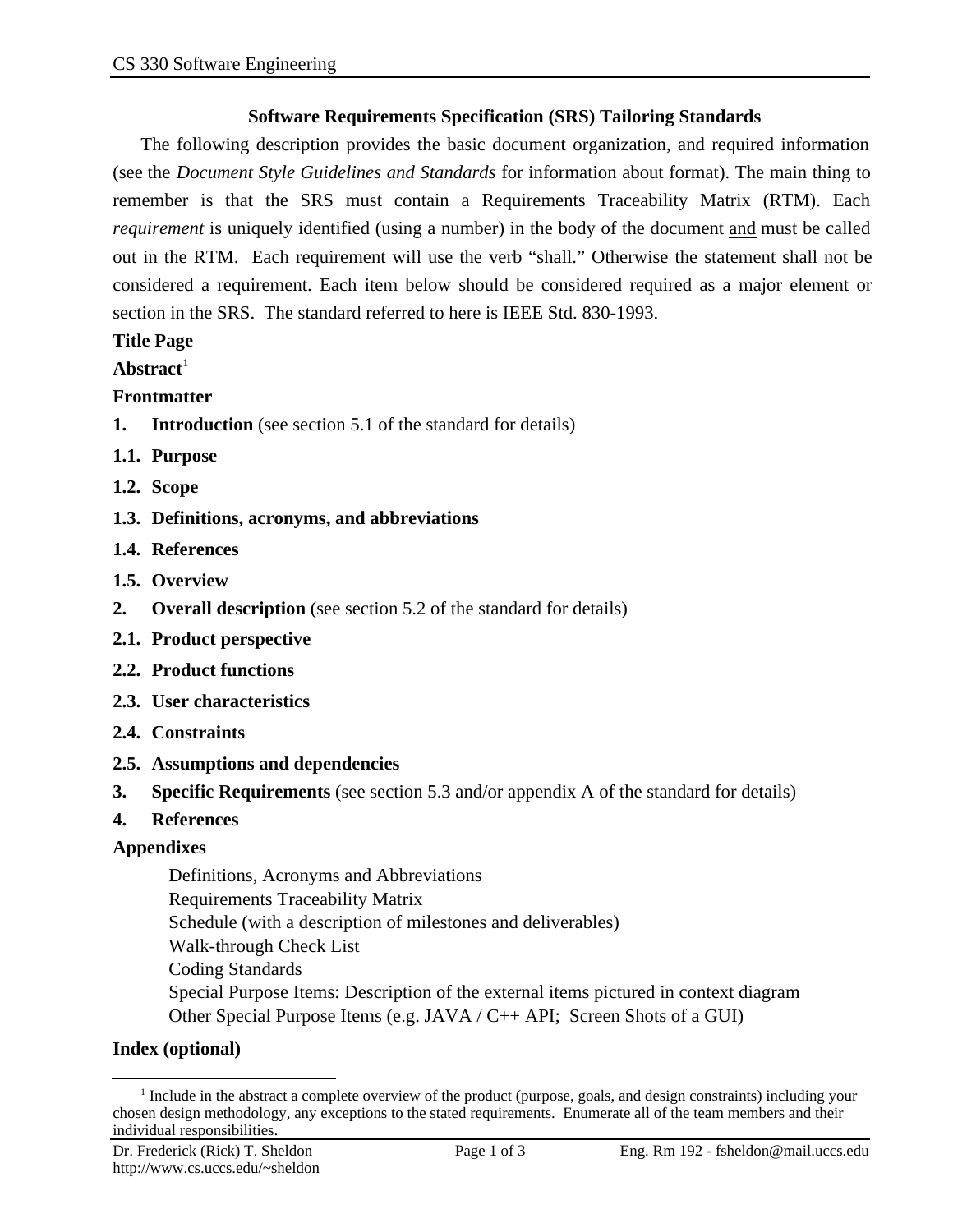*Software Requirements Specification* (IEEE Std 830-19933): Review ¶ 4.1 about the nature of an SRS and the following subparagraphs that define characteristics of a good SRS. In ¶ 5, the parts of the SRS are described. This is the important part that gives what should be included content-wise. See the appendix for templates on structure organization  $(A.7)$  is recommended but not required).

Here are some general rules of thumb. These rules should be strictly adhered to. Do not create blank sections (i.e., see the *General* Documentation Style Guidelines and Standards [last sentence of first paragraph]). The word **shall** must only be used in the wording of a requirement. All requirements must be referenced in the RTM (Table 1) and therefore must have a requirement ID associated with each. Number the appendices with Capital Letters (i.e., A, B, C,…). A subsection in an appendix is A.1 or A.1.1. Do not write a series of one sentence paragraphs! Those should be bullets not paragraphs. Sentences should be written concretely (i.e., do not use structures like "It shall be  $\ldots$ " or "This shall include a  $\ldots$ ").

| Req. ID       | Req. ID    | <b>DFD</b>           | <b>Module Name(s)</b>        | <b>Verification</b>  | <b>Tested</b> |
|---------------|------------|----------------------|------------------------------|----------------------|---------------|
| System Level. | Sub-system | Identifier(s)        | (fill during implementation) | <b>Method</b>        |               |
|               | Level.     | (fill during design) |                              |                      |               |
| A0001         |            | 1                    | ValidateAccess               | $\ddot{\phantom{1}}$ |               |
|               | A01.10     | 1.1                  | Read, Details                | A, D                 |               |
|               | A01.20     | 1.2                  | CheckDate, Report            | D                    |               |
|               | A01.30     | 1.3                  | ValidatePIN                  | I                    |               |
| A0002         |            | $\overline{2}$       | $\cdots$                     | $\cdots$             |               |
|               | A02.10     | 2.1                  | $\cdots$                     |                      |               |
|               |            | 2.2                  | $\cdots$                     | $\cdots$             |               |
|               | A02.20     | $\cdots$             | $\cdots$                     | $\cdots$             |               |
|               | $\cdots$   |                      | $\cdots$                     | $\cdots$             |               |
| A0003         | A03.10     | 3                    | $\cdots$                     | $\cdots$             |               |
|               |            |                      | $\cdots$                     | $\cdots$             |               |
| A0004         |            | $\overline{4}$       | $\cdots$                     |                      |               |
|               | A04.10     | 4.1                  | $\cdots$                     | $\cdots$             |               |

Table 1 Example Requirements Traceability Matrix (filled in with DFD Identifiers).

**KEY:**  $T = by Test, A = by Analysis, I = by Inspection, D = by Demonstration and An = by Analogy$ 

Table 1 shows an example of how to construct the RTM (Requirements Traceability Matrix). Notice the hierarchy of system level requirements and their corresponding component level requirements. The component, labeled subsystem level requirements, are said to be traceable to the system level which are their parent requirements. The subsystem level requirements are so-called *derived*